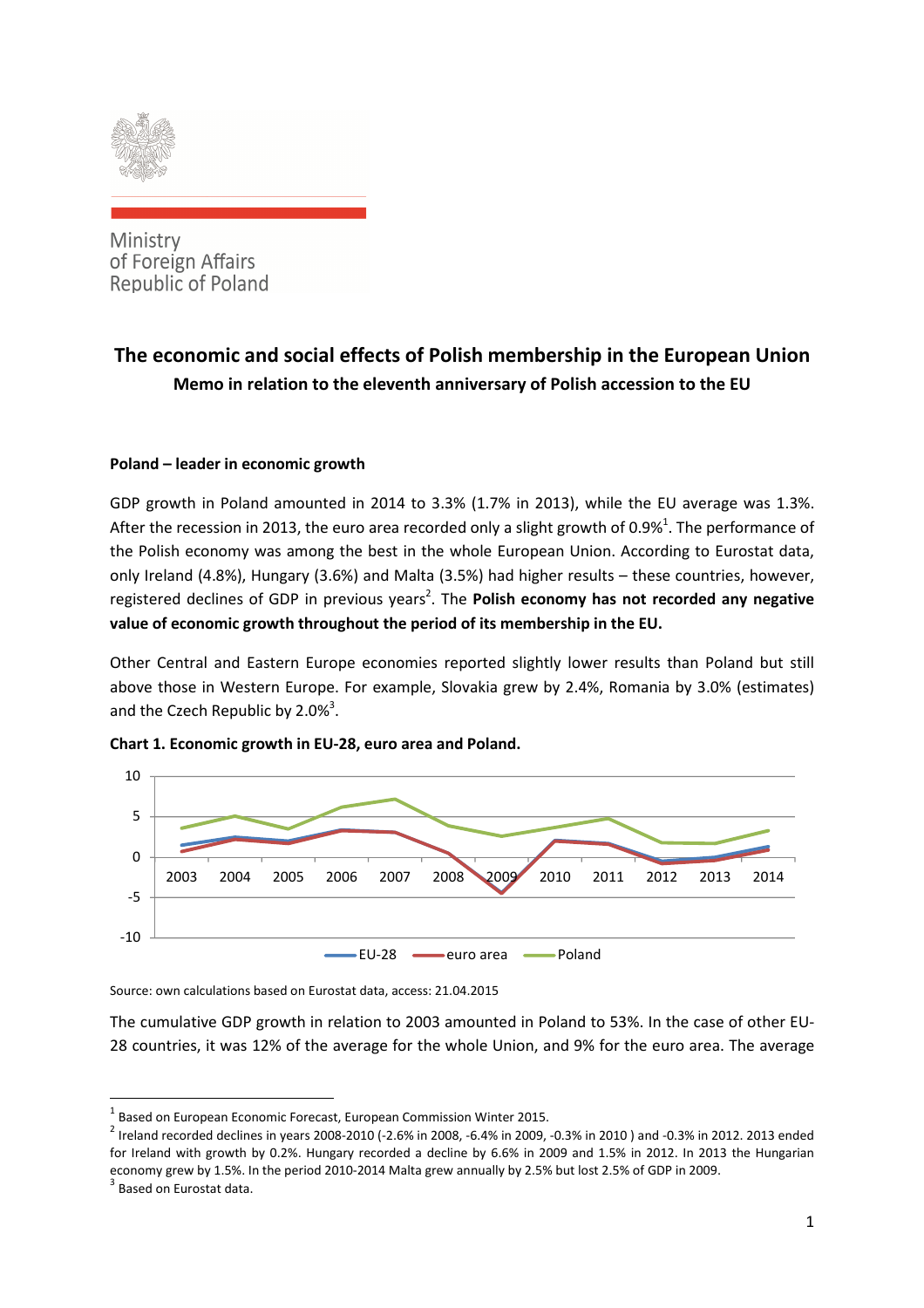for countries which joined EU after 2004<sup>4</sup> was approx. 32%<sup>5</sup>. The second best result was in Slovakia (52%). The average for other CEE countries was 16 pp lower than for Poland. Such a noticeable difference can be accounted to higher average annual growth rates in Poland and to the fact that **Poland was the only country which not only did not record a recession, but also did not achieve a level of economic growth lower than 1.5%.** 



**Chart 2. Cumulative GDP growth in region, 2003-2014 (2003=100).** 

Source: own calculations based on Eurostat data, access: 21.04.2015

The good economic performance of Poland in the  $11<sup>th</sup>$  year of membership compared with other Member States' performance was mainly due to **internal factors, mostly the demand of domestic consumers and investors.** The strength and stability of the Polish economy in 2014 was built on high rates of investment, as well as private and public consumption. The good financial standing of households was maintained by a significant improvement on the labour market, an increase in wages by 3.4% (year on year) $^6$  and a historically low level of inflation, which led to a loosening in monetary policy. This resulted in an increase in disposable income of households and triggered an increase in consumption.

The economic crisis has significantly slowed down the pace of economic growth in the European Union. Member States, with different intensity, recorded declines in GDP after 2007. **At present, the EU-28 countries average GDP is at a level similar to that in 2007 (approx. 0.5% above), while Poland has exceeded its GDP level of 2007 by almost 24%<sup>7</sup> .** 

The good economic standing of Poland during a period of a low rate of growth in other European countries favours the continuation of the catching-up process. **In 2013 Polish GDP per capita, as measured by PPS, was at the level of 68.1% of the EU-28 average**. This means an increase by 19.3 pp as compared to 2003. Polish GDP per capita in relation to EU-28 average is 1 pp higher than that of Hungary, which just before 2004 was 13 pp higher than Poland.

<sup>&</sup>lt;sup>4</sup> Excluding Cyprus, Malta and Croatia.

<sup>&</sup>lt;sup>5</sup> Own calculations based on Eurostat data. The highest cumulative GDP among EU Member States, which joined EU before 2004, had Sweden – 23%, Austria, Germany and UK – approx. 19%.

<sup>&</sup>lt;sup>6</sup> Based on GUS data.

 $<sup>7</sup>$  Based on Eurostat data.</sup>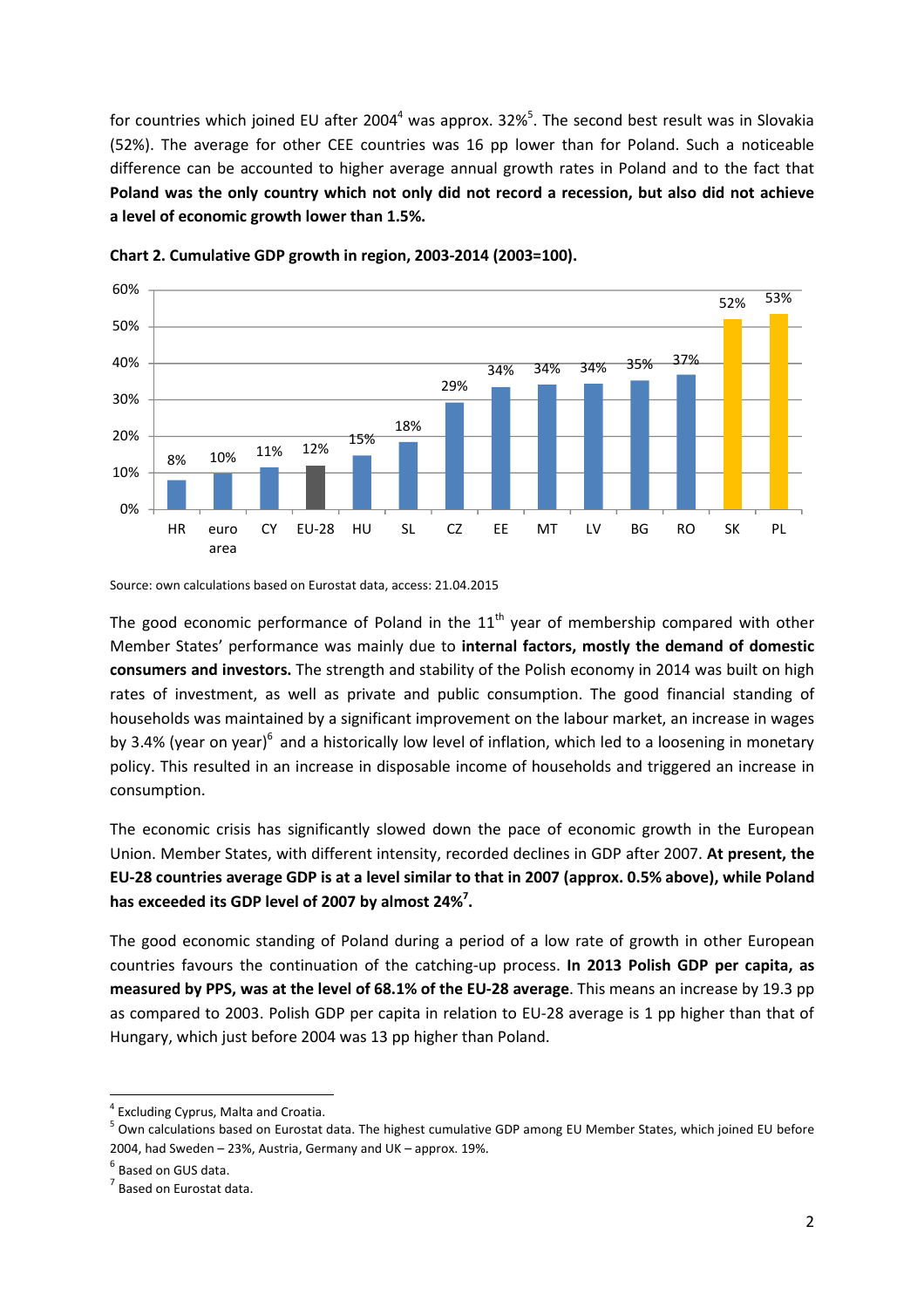#### **Record-breaking results in foreign trade**

**In spite of tough political and economic conditions, in 2014 record-breaking results in Polish foreign trade were recorded**. Exports of goods in general achieved the historic value of EUR 163.1 billion and the figure was higher by 5.2% than that recorded a year earlier. At a time when imports grew at a slightly faster pace (by 5.5%), this period closed with a deficit of approx. EUR 2.5 billion (by approx. EUR 0.5 billion more than in 2013)<sup>8</sup>.





**Such good export results were possible largely due to positive trends in trade with the European Union Member States**. **In 2014 Polish exports to the EU grew by 8.1% (to EUR 125.8 billion)** in comparison with a decrease with non-EU countries by 3.5% (to EUR 37.4 billion). As a result, during slower dynamics of imports from the EU (increase by 5.6%), Poland achieved its best trade balance with the EU since accession. A record positive balance of EUR 28.8 billion (i.e. by 17.6% more than in 2013) almost compensated the trade deficit with non-EU countries (EUR 31.2 billion)<sup>9</sup>. The value of the positive trade balance with the EU Member States is equal to 7% of Polish GDP, which proves that trade with the EU is still the engine of development in the Polish economy.

Trade results in the 11th year of our presence in the **EU suggest that the EU is still the key foreign market for Polish products**. The presence on the single market was a solid safeguard for Polish exporters in 2014 in the case of negative consequences connected with the crisis in Ukraine and Russian embargo, as well as a decline in demand for imports in some non-EU countries which are important trade partners for Poland<sup>10</sup>.

**In 2014 the reversal of the 5-year trend of gradually decreasing the share of the EU in Polish exports in favour of non-EU countries was observed**. In 2014 the share of the EU in Polish exports accounted for 77% (i.e. 2 percentage points more than the previous year). Polish companies are still

Source: Ministry of Economy, Central Statistical Office (provisional data).

 $\overline{\phantom{a}}$  $^8$  Therefore exports and imports after 11 years of Poland's presence in the EU was higher by 244% and 175% respectively. According to the forecasts of the Ministry of Economy for 2015, exports will increase by another 5.5% (to reach EUR 172.1 billion) and imports by 5% (to EUR 173.9 billion); source: Ministry of Economy, Central Statistical Office (provisional data).

<sup>&</sup>lt;sup>9</sup> Data from: Syntetyczna informacja o eksporcie i imporcie Polski za 2012 rok (according to provisional data of Ministry of *Finance and Central Statistical Office)*, Ministry of Economy, Warsaw, February 2013.

<sup>&</sup>lt;sup>10</sup> According to the International Monetary Fund, GDP growth in 2014 was smaller than in the previous year in countries such as: the United States, Japan, Turkey, China, Russia and Brazil, which accounts for 10% of Polish exports.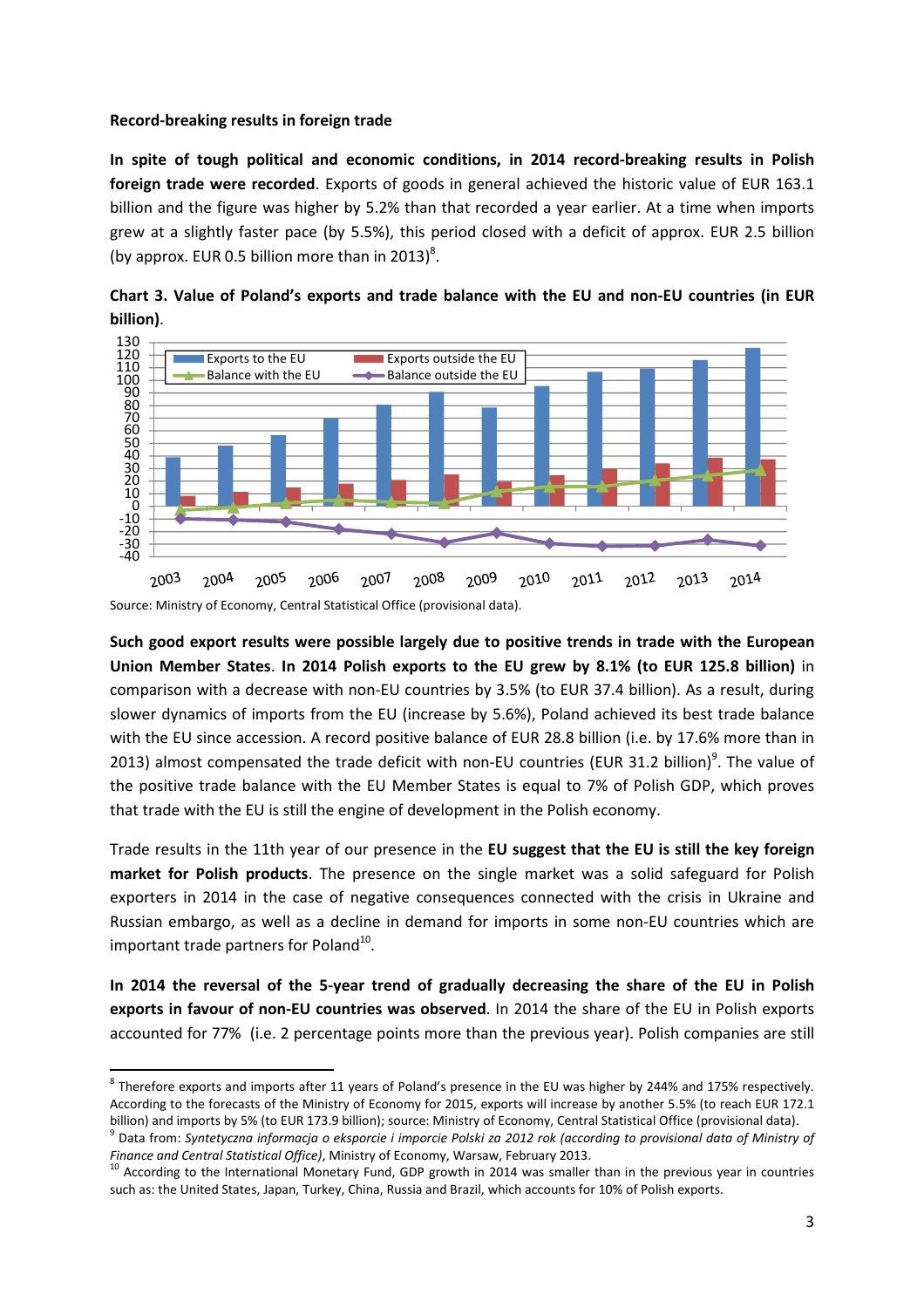able to exploit development potential connected with a presence on the internal market and to deepen trade relations within the EU. In 2014, in comparison with the previous year, Poland achieved an increased turnover with almost all EU Member States and a historically high trade surplus with main trade partners – i.e. with Germany (EUR 6.2 billion), for which Poland is the 8th largest trade partner – as well as with the United Kingdom (EUR 6.1 billion), the Czech Republic (EUR 4.4 billion) or France (EUR 3.0 billion)<sup>11</sup>. In the case of the United Kingdom, Poland recorded a six-fold increase in trade surplus since accession to the EU and this country has become the second largest recipient of Polish exports (more than EUR 10 billion); therefore, Poland supports the United Kingdom's presence in the EU.





**It must be mentioned that as a result of Poland's accession to the EU, the level of trade has also increased substantially with Central and Eastern European countries** that joined the EU at the same time. Between 2003 and 2014, exports to this group of countries increased by 3.5 times – from EUR 6.2 billion to EUR 27.7 billion, and the trade surplus reached a historically high level of EUR 12.2 billion (i.e. almost 10 times more than in 2003).

The above-mentioned data confirms that **Polish exporters after EU accession have not only gained a strong position on the markets of Western Europe, but have also consolidated their position in the region**. During 11 years of Poland's presence in the EU, they have increased their share in exports within the EU from 2% to 4.3%, which is the best rate among all Member States<sup>12</sup>.

Strengthening links between Poland and some EU economies, as well as integration in supply chains, leads to the pro-export structure of economies such as Germany or the United Kingdom fostering large volumes of orders for production and services from Poland. It is estimated that in 2009 the share of Polish production in goods exported from Germany accounted for 3%, and 1.5% from the United Kingdom<sup>13</sup>. More recent data are difficult to obtain, but in the situation of strengthening these countries' position as the main partners for Poland's exports, this value could currently be much larger. **New incentives for development of international trade (i.e. agreements with key partners) could influence an increase in exports of the main EU economies, to which Poland is** 

Source: Ministry of Economy, Central Statistical Office (provisional data).

 $11$  Source: Ministry of Economy, Central Statistical Office (provisional data).

<sup>12</sup> Own calculation based on Eurostat database.

<sup>&</sup>lt;sup>13</sup> Own calculation based on Trade in Value Added (OECD) database for 2009.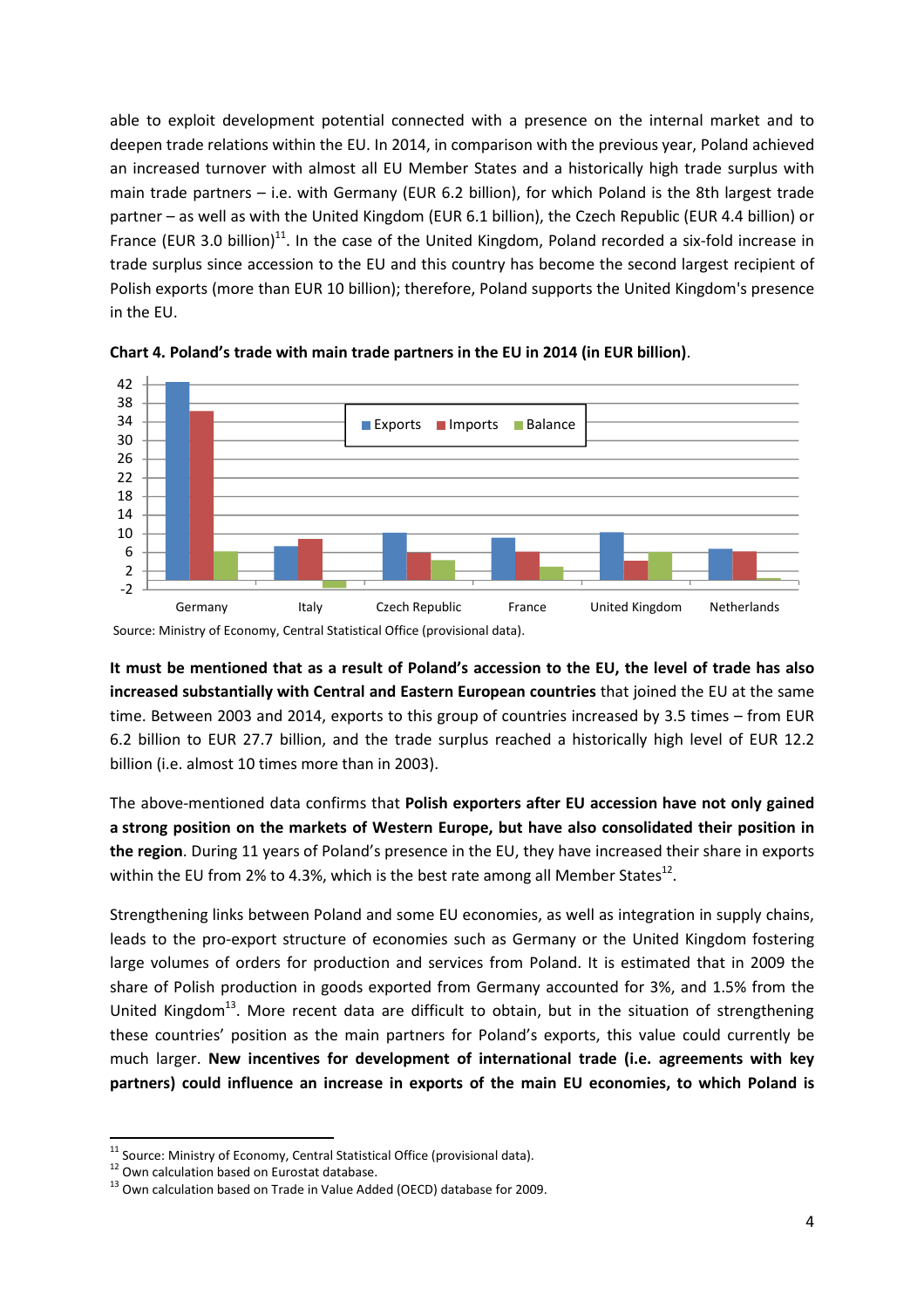**strongly linked**. A good example is the United States, whose share in Polish exports is almost twice as high if indirect trade through EU Member States is included.

**In 2014 the biggest changes were recorded in trade relations with countries from the Commonwealth of Independent States (CIS)**. During one year the share of this market in Poland's exports shrank from 9.9% to 7.8%, which was influenced in particular by the deterioration of exports to Ukraine (by 27%) and to Russia (by 14%). However, Russia's actions weakened the position of this country as Poland's largest partner in imports – in 2014 a decrease in imports by ca. EUR 1.7 billion was recorded, and as a consequence the trade balance was improved by more than EUR 500 million<sup>14</sup>. In comparison, the remaining largest CIS countries managed to improve their position on the Polish market (growing imports from Ukraine, Kazakhstan and Belarus).

**In the case of other non-EU countries, varying trends were observed**. The biggest export dynamics were recorded in relations with countries such as Australia (increase in relation to year 2013 by 24%), Canada (by 25%), Vietnam (by 17%), South Africa (by 11%) and China (by 6%). In turn, we saw the stabilization of exports that have been growing in recent years to developed economies, such as the United States (at the level of ca. EUR 3.6 billion) or Japan (ca. EUR 0.5 billion). In this situation free trade agreements negotiated by the EU can be another incentive for stimulation of trade with these countries. Data shows that Poland has benefited from the agreements that have been concluded by the EU so far. An example is the free trade agreement with South Korea – two years after its implementation, exports to this country have increased by an average 80% (and in some sectors much more, e.g. exports of combustion engines increased more than three times). When it comes to the agreement with the United States (TTIP) that is being negotiated, Poland can benefit mostly through the investment channel – in the last 25 years the value of American investments in Poland has increased to ca. EUR 25 billion, with nearly 800 companies with American capital that employ ca. 200 000 people<sup>15</sup>.

In 2014, 39.7% of Poland's exports of goods consisted of the production of electrical and machinery equipment industry (an increase in nominal values by 6.3% in relation to 2013). A significant part of exports also includes products of the chemical industry (13.9%, increase by 3.8%), food and agricultural products (13.1%, increase by 4.5%) and metallurgy products (10.7%, increase by 2.7%)<sup>16</sup>. Thanks to Poland's integration with the EU, our home products have gained more credibility. It is worth mentioning that **the importance of highly-processed goods in Poland's exports is still growing and we are maintaining our leading position in the EU in exports of products in significant branches of industry**. The examples of big industries in which a historically high level of exports to the EU in 2014 was recorded, are: the automotive industry (ca. EUR 14.5 billion, out of which 37% to Germany) and furniture (ca. EUR 7.7 billion, 16% share in furniture exports within the EU). Additionally, there is a constantly increasing share of high-tech exports in overall exports – in 2013 it was 6.7%, while before EU accession – ca. 2.5%. **The positive trends outlined above result in year-on-year growth of export revenues in the financial results of companies**; while in 2003 this share amounted to ca. 14.5%, in 2013 it grew to 20.8%<sup>17</sup>.

<sup>&</sup>lt;sup>14</sup> Source: Ministry of Economy, Central Statistical Office (provisional data).

<sup>15</sup> Based on the report: *Wspólny sukces! 25 lat polsko-amerykańskich relacji gospodarczych,* American Chamber of Commerce in Poland/KPMG, 2014.

<sup>&</sup>lt;sup>16</sup> Source: Ministry of Economy, Central Statistical Office (provisional data).

<sup>17</sup> Based on reports: *Bilansowe wyniki finansowe podmiotów gospodarczych,* Central Statistical Office.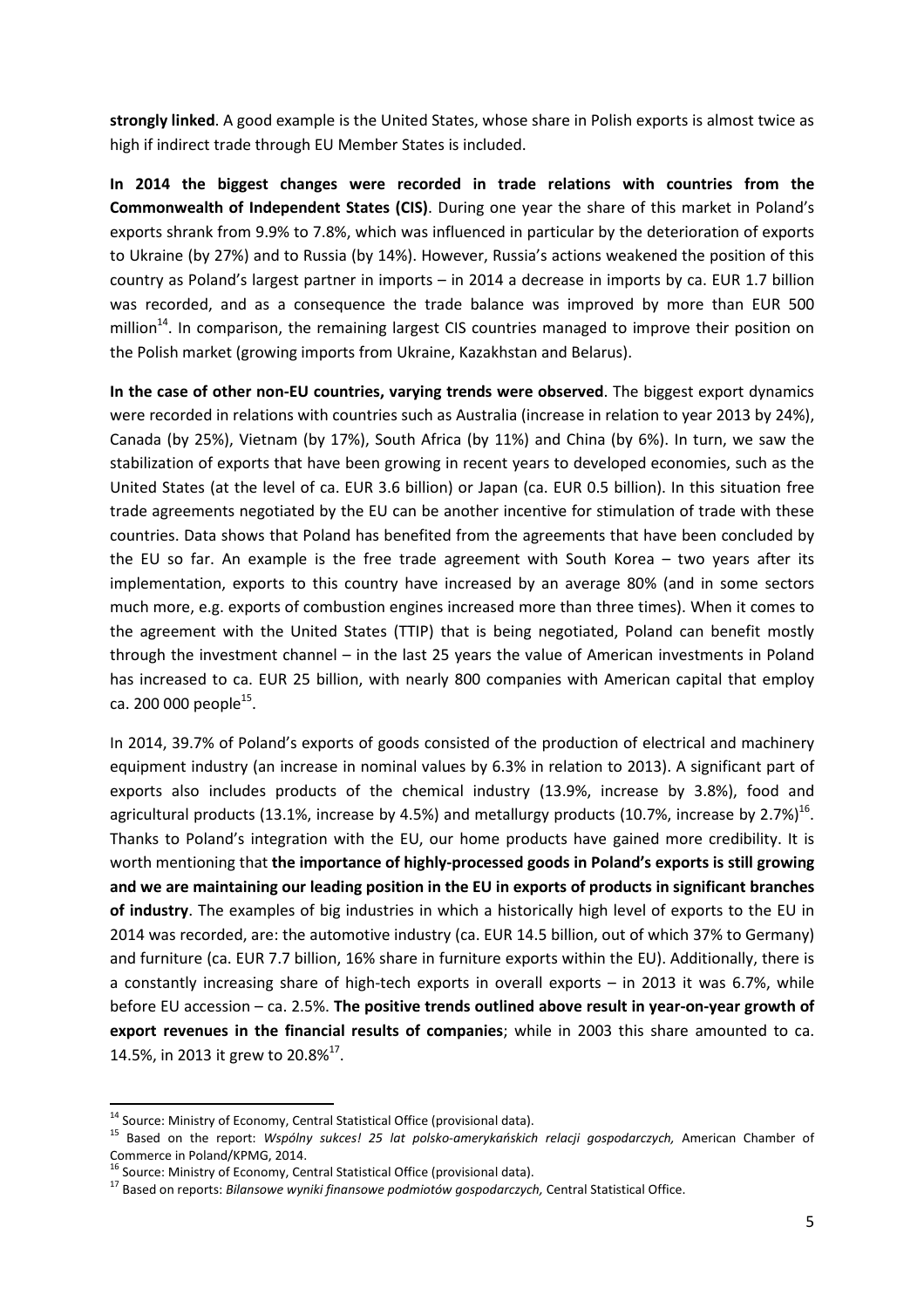**Poland's accession to the EU accelerated a trend typical for developed countries: an increase in services exports and the share of this sector in GDP creation**. In 2014 revenues from services exports amounted to ca. EUR 36 billion (ca. 9% of GDP), and at the same time a historically high surplus of EUR 9 billion in trade in services was recorded $^{18}$ . Transport remains the most important export sector in this area. In 2013, with a historically high volume of freight transport (147 billion tonne-kilometres), Poland maintained its position as the leader among EU carriers in international road transport – our share in EU market grew to 24% (from the level of 9% in 2004)<sup>19</sup>. The unfavourable situation connected with the Russian embargo could have a negative impact on the results of Polish road transport companies.. However, it is optimistic that the number of Polish companies in this branch operating on the EU market is still growing (in 2014 it was about 29.5 thousand i.e. over 4.5% more than a year earlier)<sup>20</sup>. Good results in exports in services are also connected with the development of business and service centres, both with foreign and Polish capital. At the end of 2014, ca. 660 of such centres were operational in Poland and they employed a historically high number of 150 000 workers $^{21}$ .

#### **Investment attractiveness**

**The net inflow of Foreign Direct Investment (FDI) in 2013 reached a level of 2.2 billion euro – a decrease by 60% as compared to the previous year<sup>22</sup> .** The reduction was due to the noticeable withdrawal of capital in transit, reducing investment in the financial sector and a slower pace of growth of economies from where the capital flows (mainly euro area). But the significant drop in numbers compared to previous years (e.g. 10.5 billion euro net inflow in 2010) results from changes in methodology<sup>23</sup>.

The largest FDI inflows in 2013 came from the UK (3.3 billion euro), Germany (1.9 billion euro) and Switzerland (1.0 billion euro). Divestments were made by entities registered in Jersey (-3.4 billion euro)<sup>24</sup> and Luxembourg (-1.8 billion euro). Nearly 91% of net investments in 2013 came from Member States.

<sup>&</sup>lt;sup>18</sup> Based on balance of payments data, National Bank of Poland.

<sup>19</sup> Source: Eurostat data or own calculation based on it.

<sup>&</sup>lt;sup>20</sup> Main Inspectorate of Road Transport data.

<sup>21</sup> Report *10 lat sektora nowoczesnych usług biznesowych w Polsce,* PAIiIZ/Hays Polska, 2015.

<sup>&</sup>lt;sup>22</sup> National Bank of Poland data and own calculations. Data from: "Zagraniczne inwestycje bezpośrednie w Polsce w 2013 *roku*, Narodowy Bank Polski, Warszawa 2014.

 $^{23}$  Similar to 2012, the value of inflow was significantly lowered by so-called capital in transit – assets of special purpose vehicles, which are reinvested in another country. Capital in transit does not influence economic performance and the labour market in Poland.

<sup>&</sup>lt;sup>24</sup> Such a high reduction in inflow of FDI from Jersey can be interpreted as lower tolerance of tax evasion, and as such can be interpreted positively.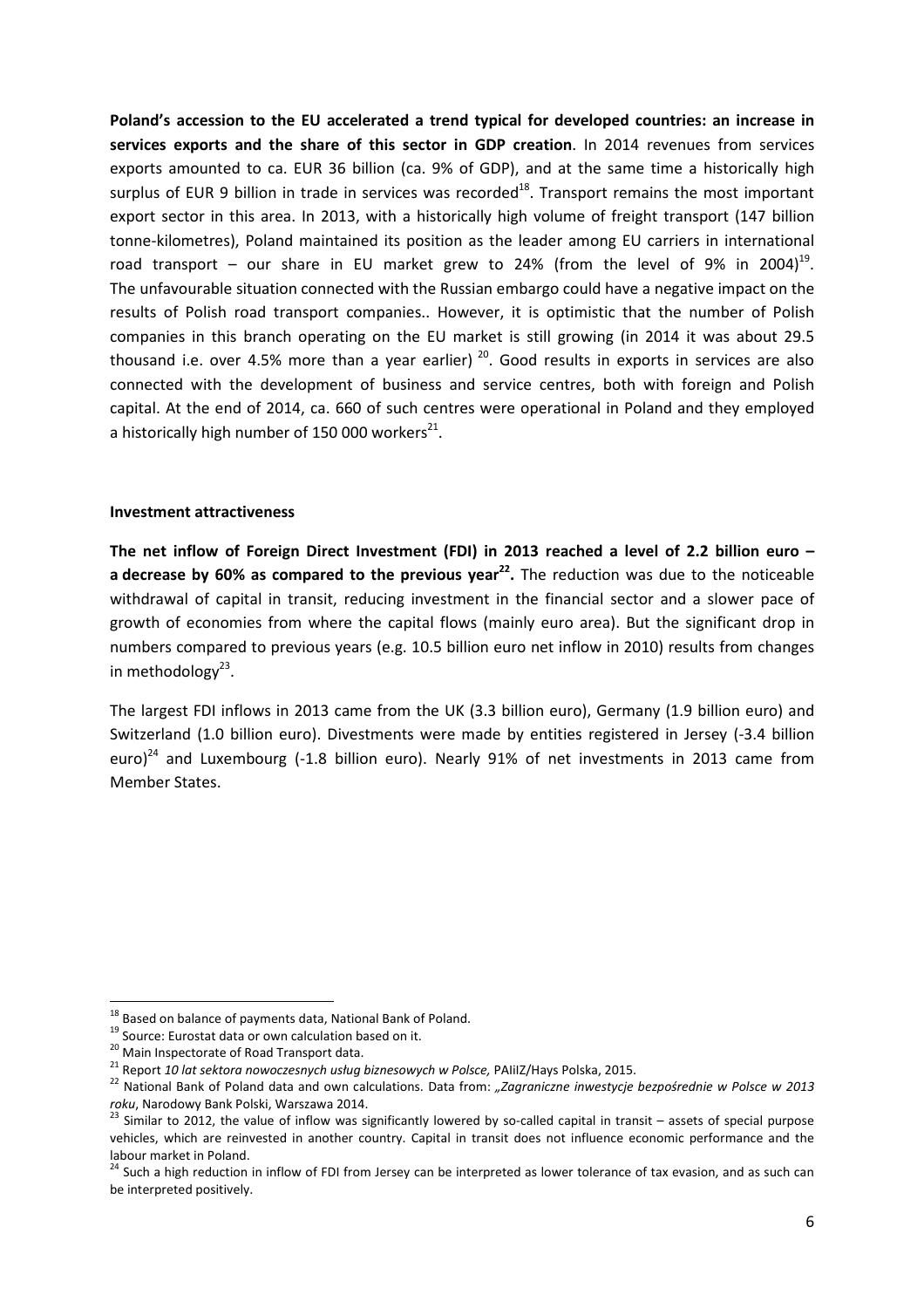



Source: National Bank of Poland (as of: 21.04.2015).

**Polish membership of the EU is perceived as one of the key factors in making the country the most**  attractive for investment in the region (1<sup>st</sup> place among CEE countries in the 10<sup>th</sup> edition of a survey carried out by Polish-German Chamber of Industry and Commerce). Other qualities of the Polish economy quoted in particular in the survey were Polish workers, with their qualifications and productivity.

**The value of accumulated Foreign Direct Investments in Poland in 2013 amounted to 160 billion euro, which is an increase by 4% compared to 2012 (154 billion euro).** Throughout membership in the EU the value of FDIs has increased by 264% from 44 billion euro in 2003. Countries from which the most investment came are mainly: Germany (27.5 billion euro) and the Netherlands (25.9 billion euro). The share of EU-27 Member States was more than 90%.

In 2013 net outflow of Polish FDI abroad was negative (-1 billion euro), reflecting the continuation of a trend of repatriation of invested capital (e.g. 2.1 billion euro from Luxembourg ). In 2013 the highest value of Polish FDI went to Cyprus (444 million euro), the UK (325 million euro), Denmark (267 million euro) and Germany (187 million euro).

By the end of 2013 the cumulative value of Polish FDIs amounted to 20.7 billion euro, which means a decline in their value (due to exchange rate fluctuations and valuation, but investment activity as well) by 12%. During membership the value of Polish FDI abroad has increased 68-fold (2003 it was 303 million euro). 72% of the cumulative value of Polish FDI has been invested in the EU-27.

#### **Financial balance after 11 years of membership**

l

Financial transfers from the EU budget remain a key factor for Polish economic growth. In the period from  $1<sup>st</sup>$  May 2004 to  $31<sup>st</sup>$  December 2014, they amounted to a total of EUR 109.6 billion. During the same time Poland paid to the EU budget EUR 35 billion as its Member State contribution<sup>25</sup> and

<sup>&</sup>lt;sup>25</sup> This amount comprised EUR 24 billion of own resources based on Polish Gross National Income (GNI), EUR 5.1 billion of own resources based on VAT, EUR 3.6 billion of Traditional Own Resources (TOR), and EUR 2.3 billion for the other countries' rebates (in particular the UK rebate).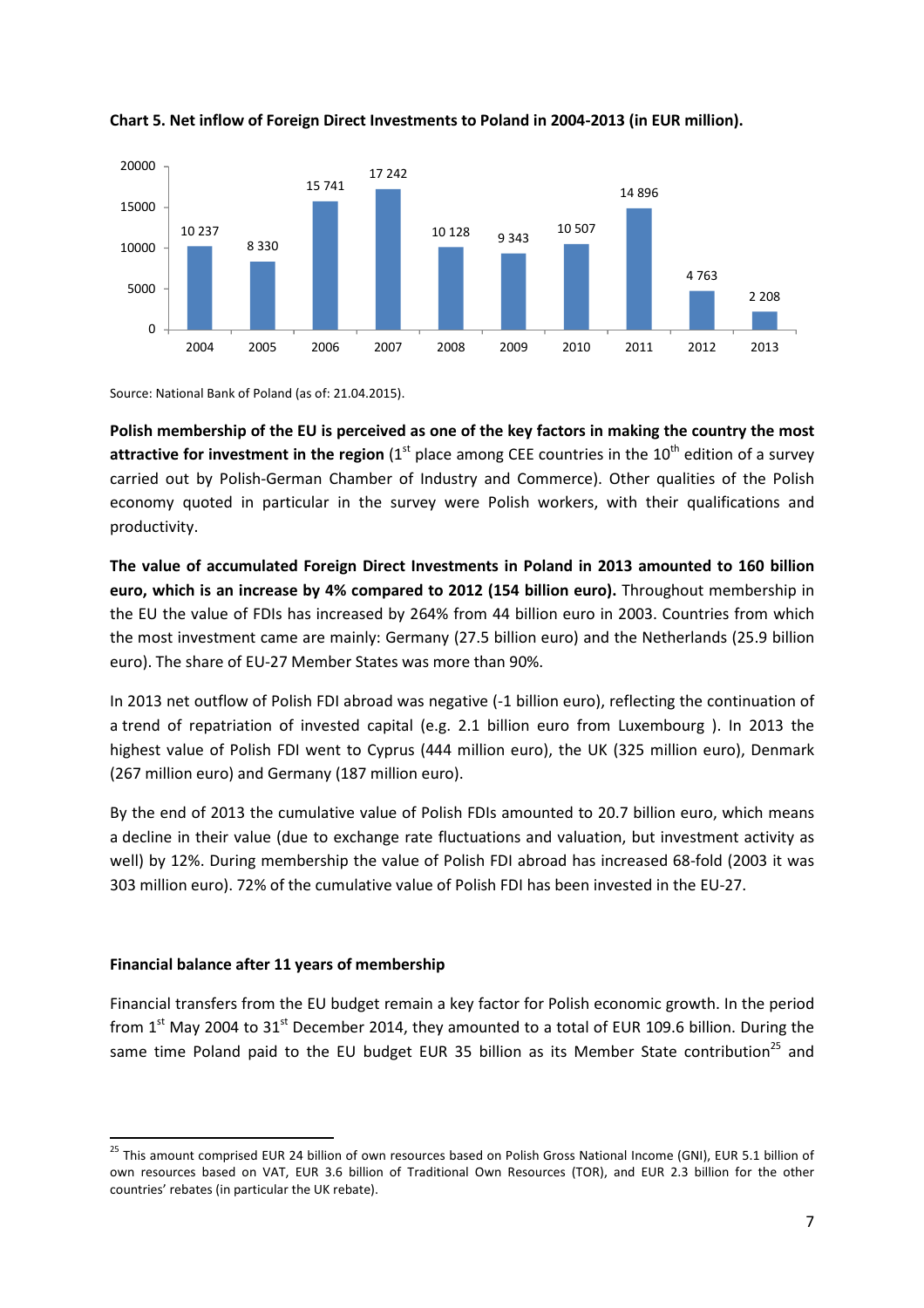## EUR 143 m as a reimbursement of funds. This means that **the eleven-year balance of financial**  transfers between Poland and the EU is positive and amounts to EUR 74.3 billion<sup>26</sup>.

In the last eleven years we have seen **a substantial increase in financial transfers from the EU** – from EUR 2.5 billion in 2004 to EUR 13 billion in 2014 (after deduction of national contribution and reimbursement of funds). Funds allocated to Poland in 2014 increased by as much as 15.9% compared to 2013. EU funds made up 1.21% of Poland's GDP in 2004 and 4.15% in 2014, respectively. Net funds received by Poland from the EU budget (after deduction of national contribution) constituted 0.57% of Poland's GDP in 2004, whereas in 2014 it was 3.15%.



**Chart 6. Balance of financial flows between Poland and the EU in 2004-2014 (in EUR million).** 

Source: Zestawienie transferów finansowych środków unijnych w ciągu 128 miesięcy członkostwa (grudzień 2014 r.), Ministry of Finance.

Of the entire financial envelope, **EUR 70.7 billion was allocated to cohesion policy** (approx. 65% of the total funds received), EUR 34.5 billion to the common agriculture policy (approx. 32% of the total funds received), and EUR 4 billion were the remaining transfers (approx. 4% of the total funds received). At the same time Poland contribution to the EU budget amounted to approx. EUR 35 billion, which means that **for every zloty paid to the EU budget, Poland received more than three times (3.12) more in the form of transfers**.

#### **Benefits from the cohesion policy**

In the period 2004-2013 **a total of EUR 80 billion**<sup>27</sup> was allocated to the implementation of the cohesion policy in Poland. Thanks to EU funds, 176 000 different projects could be implemented<sup>28</sup>. This had a positive impact on the growth dynamic of our GDP, enhanced the competitiveness of the Polish economy, boosted entrepreneurship and created new jobs. Thanks to funds received in 2007- 2013, we were able to $^{29}$ :

• create **407 623** new jobs,

• support **30 706** enterprises,

<sup>&</sup>lt;sup>26</sup> Zestawienie transferów finansowych środków unijnych w ciągu 128 miesięcy członkostwa (grudzień 2014 r.), Ministry of Finance.

 $27$  Within 2004-2006 and 2007-2013 financial perspectives.

 $28$  According to the cohesion policy rules, funds can be used up until the end of 2015.

<sup>&</sup>lt;sup>29</sup> Based on the contracts signed with the beneficiaries at the end of February 2015.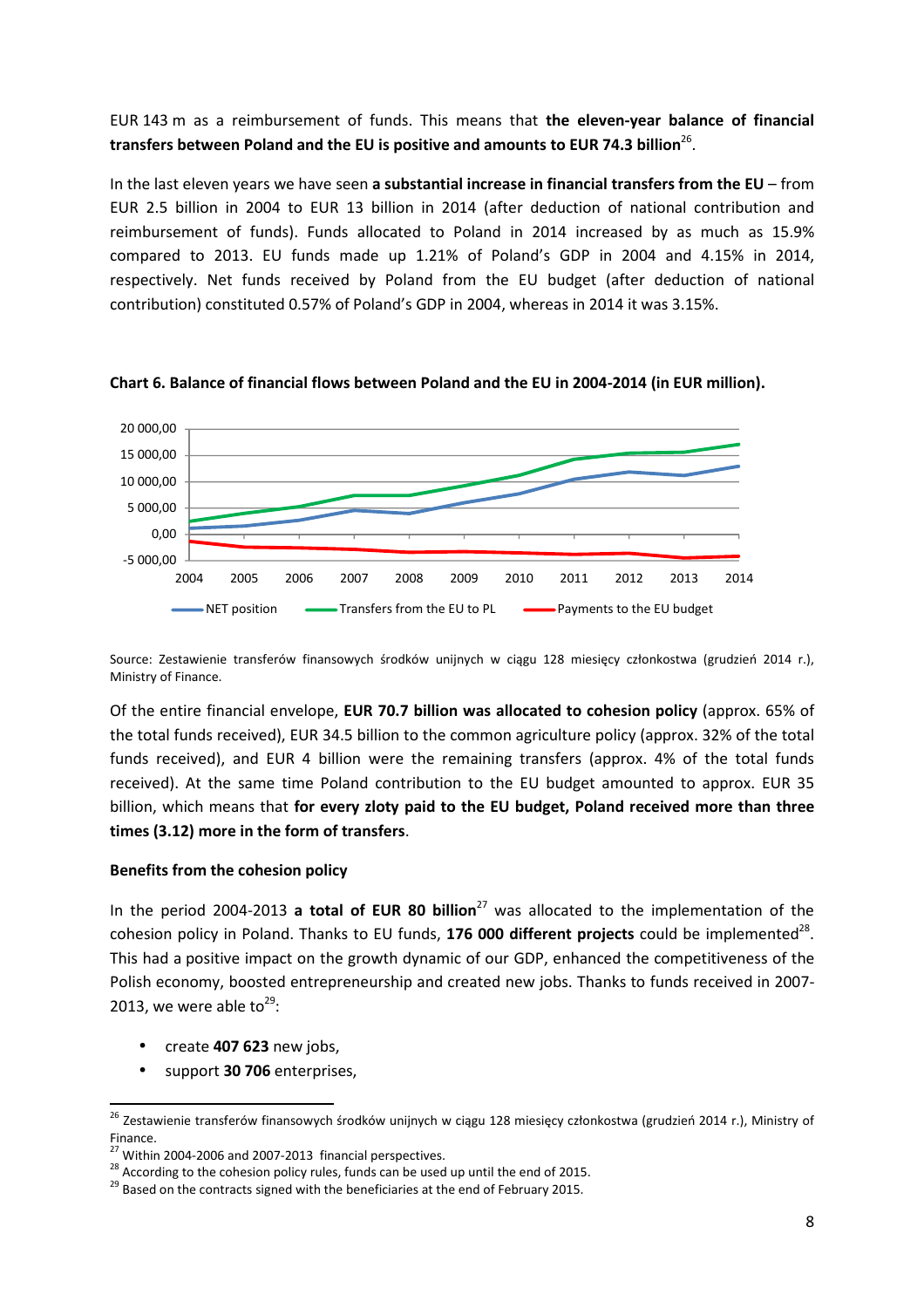- support **259** business environment institutions,
- support **1 413** universities and research units,
- support **642** research centres,
- finance **1 852** laboratories,
- build **491** sewage treatment plants,
- finance **696** investment in renewable sources of energy,
- build **11 306** km of roads, including **1 413** km of motorways and expressways,
- buy or upgrade **2 632** units of the public transport fleet,
- build or modernize **1 663** km of railway lines.

According to data from the end of 2014, the level of absorption<sup>30</sup> of cohesion policy funds in Poland amounted to over 85% $^{31}$ . In comparison, the level of absorption in other Member States is as follows: SI – 81.7%, HU – 76.3%, BG – 63.2%, SK – 60.1%, RO – 56.3%, HU – 45.1%. At the same time, the contracts that were concluded with beneficiaries of EU funds account already for approx. 102% of Poland's allocation for the years 2007-2013. **Poland is the leader in absorption in our region**.

**EU funds, in particular the cohesion policy, played a significant role in the financing of public investments<sup>32</sup> in Poland**. For example, in 2010-2012 the cohesion policy funds with national cofinancing accounted for approx. 55% of the funds allocated to Poland for public investments. In comparison, the situation in other Member States is as follows: SK – over 90%, HU – almost 90%, BG – over 80%, LT – almost 80%, EE – 70%, LT – over 60%, PT – over 50% $^{33}$ .

Successful Polish development is closely related to the efficient use of EU funds. There are several reasons why Poland has done so well. First of all, we have made good use of the experience gained in the pre-accession period. Furthermore, the legal framework for the development policy was created gradually. Therefore, it was rightly decided to establish a ministry that would bear full responsibility for programming and implementing a substantial share of funds under the cohesion policy. We also took care to improve the qualifications of personnel involved in the programming and implementation of the cohesion policy, both at central and self-government levels of administration.

For the period 2014-2020 Poland negotiated EUR 72.8 billion for the cohesion policy<sup>34</sup>. Due to the protracted negotiations of programming documents, the process of implementation of the EU funds has only started. However, we can already say that Poland is the leader of the modern approach to cohesion policy. In particular, in the 2014-2020 financial perspective, Poland plans to quadruple the share of financial instruments at the expense of grants. More funds will be earmarked for investments in the R&D sector. Furthermore, regional governments will manage a larger than ever share of EU funds – in 2007-2013 approx. 25% of all the funds were managed by regional governments, in 2014-2020 this share will increase to almost 40%.

<sup>&</sup>lt;sup>30</sup> Understood as an amount of disbursement in relation to the total allocation of funds to each of the Member States for the period 2007-2013 (to be completed by the end of 2015).

 $\overline{1}$  DG REGIO data.

<sup>&</sup>lt;sup>32</sup> Understood as gross fixed capital formation.

<sup>&</sup>lt;sup>33</sup> Sixth report on economic, social and territorial cohesion, July2014, p. XV.

 $34$  Fixed prices as of 2011, after deducting transfer to the Connecting Europe Facility.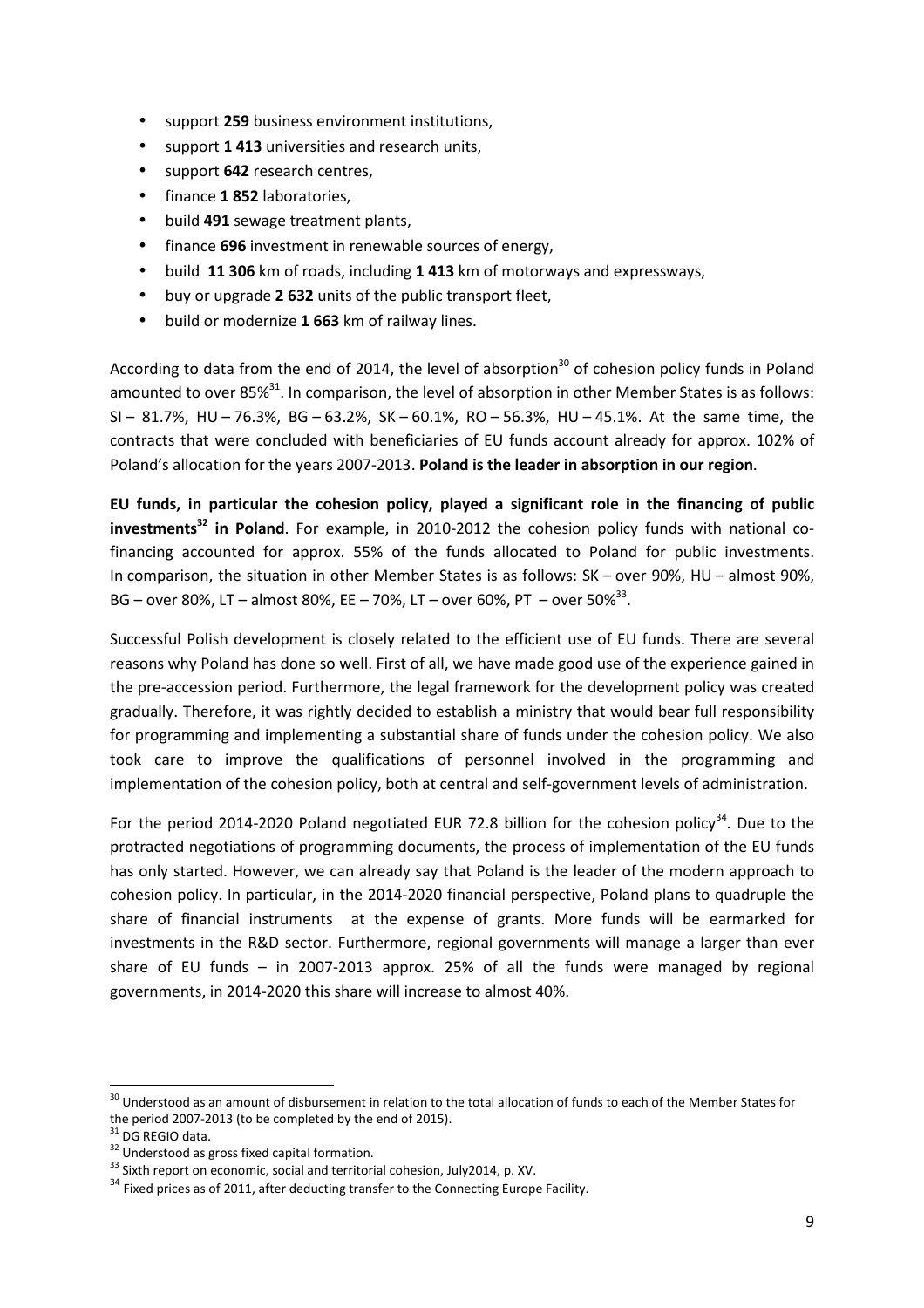#### **Transformation of the agriculture and fisheries sectors**

**After accession, the share of agri-food exports in overall exports continued to increase, from 8.4% in 2003 to 13.1% in 2014**. The overall imports share of agricultural products continued to grow likewise, from 5.9% in 2003 to 8.9% in 2014. **The foreign trade of agri-food products, as opposed to total trade, has a permanent positive balance**. Since accession, Poland's trade surplus of agri-food products has increased fifteen-fold (from EUR 433 million in 2003 to more than EUR 6.5 billion in 2014). The overall Polish agri-food export increased fivefold, from EUR 4 billion in 2003 to EUR 21.3 billion in 2014 (an increase of 4.5% compared to 2013). Since May 2004, Poland has progressively built a strong and sure position on the European market. In 2014 the EU accounted for almost 80% of Poland's exports and 70% of its imports. **Poland's trade surplus with EU Member States increased from EUR 0.5 billion in 2003 to EUR 6.6 billion in 2014**.

Until the introduction in August 2014 of the Russian import ban on certain agricultural products and foodstuff from EU countries, Poland's agri-food export to the countries of the Community of Independent States (CIS) had consistently increased. However, due to restrictions decided by Russia, export in this direction has dropped. **In 2014 the value of Poland's agri-food exports to CIS countries amounted to EUR 1.7 billion and was 22.9% lower than in 2013. With Russia this amounted to EUR 882 million, which means a decrease of 30%**. Shipping to CIS countries amounted to 7.9% of the value of the total agri- food export and was much lower than in 2013 (by 10.7%).

**Poland continues to be in the group of the biggest CAP beneficiaries**. From May 2004 to December 2014, rural areas in Poland received almost EUR 34.5 billion from the EU budget. Direct payments made up over a half of this amount – EUR 18 billion. EU funding granted to the Rural Development Policy exceeded EUR 14.3 billion, and EUR 1.4 billion was earmarked for market interventions.

Efficient use of EU funds and modernization of Polish agriculture have more than tripled farmers' incomes since 2003. The prices of agricultural land have increased more than fivefold. It should be emphasized that this was due to the growing incomes of Polish farmers, not to the mass buying of Polish land by foreigners.

Poland's fishing industry received EUR 936 million of EU aid: EUR 201.8 million for 2004–2006 and EUR 734.1 million for 2007–2013. Allocation of the European Maritime and Fisheries Fund, designed for 2014-2020, exceeds EUR 531 million – added together with state support (about EUR 170 million) it amounts to EUR 710 million. Poland is one of the largest beneficiaries of European support, the fourth largest recipient after Spain, France and Italy.

## **Changes on the Polish labour market**

Economic growth has been accompanied by major changes in the labour market. **Within the first 10 years of our presence in the EU, approximately 2 million jobs were created, which represented more than 21% of all net new jobs in the entire EU**. In 2004–2008 Poland experienced a dynamic growth in employment and in 2008 unemployment fell to a record low level of 7.1%<sup>35</sup>.

<sup>35</sup> Eurostat, *Unemployment rate, by sex, %*.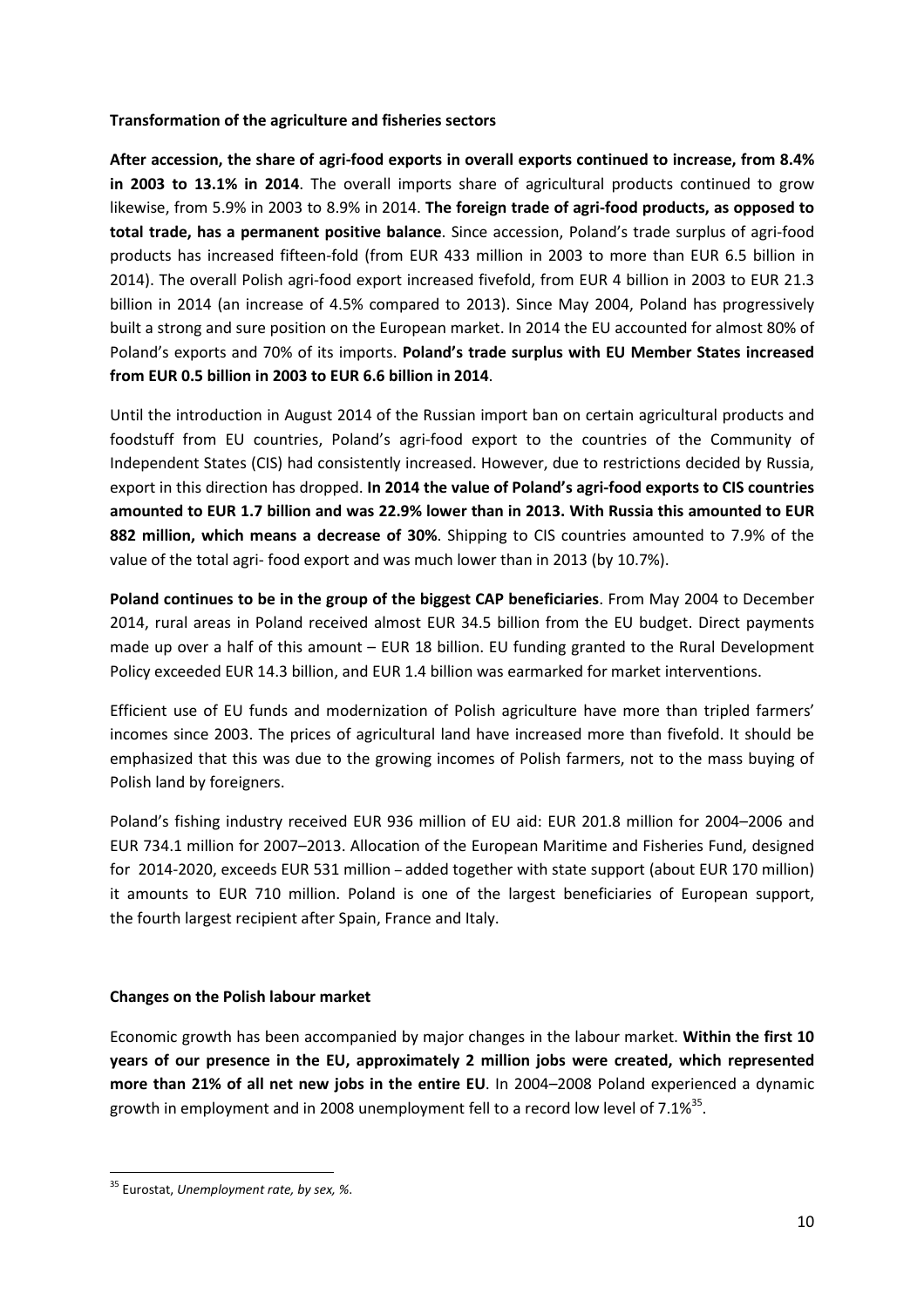Back in 2007, Poland, along with Slovakia, was the country with the highest unemployment rate in the European Union. Since then, despite the economic crisis in Europe, Poland has managed to reduce the unemployment rate to below the EU average. In 2007–2014 Poland, along with two other EU countries (Germany and Malta), reported a decrease in the unemployment rate (while in the EU there was an increase by as much as 3 p.p., from 7.2% to 10.2%).

**In 2014 the situation on the Polish labour market clearly improved. The rapid decrease in the unemployment rate**, which commenced in the second quarter of 2013, **continued, and in the fourth**  quarter of 2014 stood at the level of 8.3%, compared with 10% for the whole European Union<sup>36</sup>. In 2014 the number of unemployed decreased by approx. 332 000 in comparison with the previous year. Some of the reasons for such a recovery on the labour market were economic growth in 2014 and promising predictions in this matter for the coming years, as well as the positive business environment and entrepreneurs' optimism.

In 2014 the total number of employees aged 15 and over exceeded 16 million<sup>37</sup>, which resulted in an increase in the employment rate of people aged 20-64 to 67.4%<sup>38</sup> (Poland's goal within the Europe 2020 Strategy is to achieve 71% by 2020).

**Despite the significant improvement in 2014, the high level of youth unemployment is still a challenge**. **In 2014, in Poland, the unemployment rate of people under 25 stood at the level of 23.9%,** and was slightly higher than the EU-28 average (22.2%) and the EU-18 average (23.8%). Among the V4 countries, the Czech Republic (15.9%) and Hungary (20.4%) recorded better results<sup>39</sup>.

#### **Migration of Poles to the EU and their impact on the Polish economy**

Poland's accession to the European Union opened up the European labour market to Polish citizens. Free movement of persons is considered one of the greatest benefits of EU accession. Although it is difficult to pinpoint the exact scale of migration after 2004, it is assumed **that the number of Polish**  emigrants who left Poland for one of the EU countries can be estimated at 1.3 million people<sup>40</sup>.

From the beginning, the migration of Poles to the EU countries was irregular – by far the biggest wave of migration was reported in 2004 - 2007. After that period, the emigration slowed down and number of Poles in EU countries stabilized (there was a slight increase in 2012 and 2013). Currently more than 1.8 million people from Poland live in EU countries<sup>41</sup>, mainly in the UK, Germany, Ireland, Italy and the Netherlands. **Among these countries, Poles are recently increasingly willing to stay in Germany (growth in 2012-2014 by about 60 000, i.e. by 11%). The United Kingdom still remains a popular destination.** 

<sup>36</sup> Eurostat, *Unemployment rate by sex and age groups - quarterly average*. According to Central Statistical Office the unemployment rate in December 2014 r. stood at the level of 11,5%.

Labour Force Survey (BAEL), Central Statistical Office.

<sup>&</sup>lt;sup>38</sup> National Reform Programme for the implementation of the Europe 2020 Strategy, 2015/2016 update.

<sup>39</sup> Eurostat, *Unemployment rate by age group, %.*

<sup>40</sup> Based on the data from the Central Statistical Office and from the National Census regarding temporary stays.

<sup>&</sup>lt;sup>41</sup> The Central Statistical Office's figures show that in 2013 there were 1.789 million Poles in the EU. While Eurostat figures estimate the number of Poles living in the EU at the level of 1.851 million (data for 2014; do not include FR, EL, HR, CY, AT, LU). Source: *Information on the size and direction of Polish temporary emigration in the years 2004 - 2013*, Central Statistical Office, October 2014; Eurostat, *Population on 1 January by five year age group, sex and citizenship.*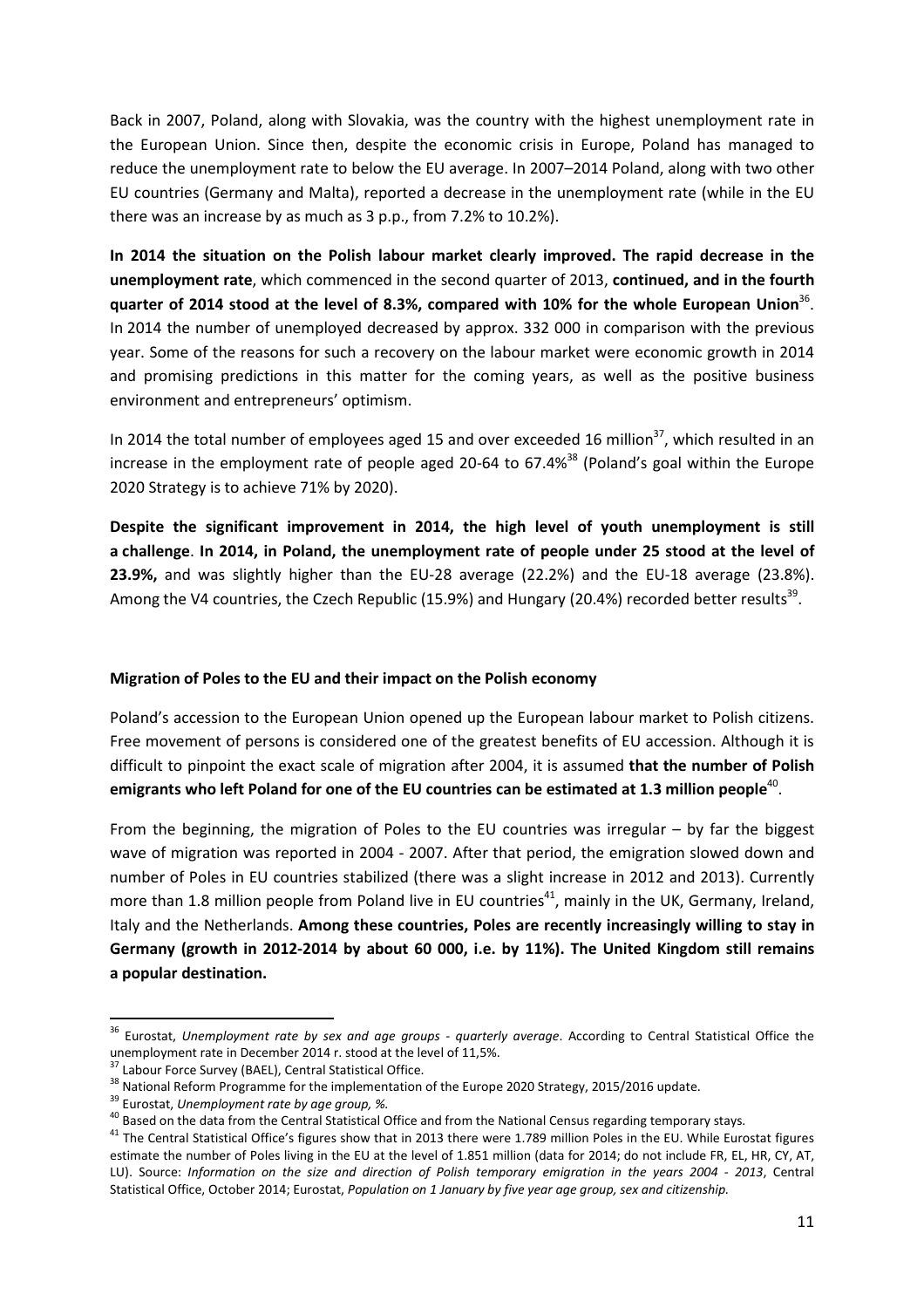Importantly, however, despite the large scale of emigration**, Poland is a country with moderate emigration potential.** When compared to Estonia (5.7%), Bulgaria (6.9%), Latvia (7%), Lithuania (9%), Croatia (8%) and Romania (11.6%), **the share of emigrants in the total population is noticeably smaller (Poland – 4.9%)<sup>42</sup> .**

**In recent years, there has been a slow increase in return migration**. It is estimated that in 2012 (compared to 2011) in Poland there was a 33% increase in the number of returning migrants (this is the best result among all CEE countries<sup>43</sup>). Yet it is worth noting that Poland still holds a negative balance in definitive international migrations - in 2013 the migration balance for permanent residence was estimated at -20 000, whereas in 2014 it was -15 000 $^{44}$ .

Emigration from Poland is mostly driven by economic factors<sup>45</sup>, particularly by the low level of wages in the country of origin (the average gross hourly wage in Poland is 6.8 euro, in EU-28 countries 18.6 euro and in the euro zone countries 21.6 euro<sup>46</sup>). Although the rapid economic growth and relatively low unemployment rate should have encouraged Poles to return to their country, the regional differences on the Polish labour market and the perception of the European labour market as the only viable alternative to the local one are significantly influencing migration processes. Currently, it seems that in the near future there will be no significant reduction in the number of Poles living abroad (majority of Polish emigrants declare their willingness to stay abroad)<sup>47</sup>. Yet the positive signal resulting from young people's migration preferences should be noted (young Poles declare a willingness to go abroad more rarely than their peers in other CEE countries)<sup>48</sup>.

Remittances from Poles working in the EU have become an important positive outcome of migration of Poles after 2004. **During the eleven years of our EU membership, the total sum of private transfers made by migrants working in the EU amounted to EUR 36.4 billion**. According to National Bank of Poland estimates, in 2014 Polish migrants transferred EUR 3.3 billion to Poland, which is a decrease of approx. 6%, compared to the previous year.

Decline in the value of private transfers in recent years is caused by the downturn in the economies of the host countries (and thus a smaller number of job offers, and lower level of wages), as well as the improvement of the economic situation in Poland. These factors have affected the stabilization of

<sup>46</sup> Data for 2014. Source: Eurostat, *Hourly labour costs*.

<sup>42</sup> Data for 2013. M. Duszczyk, K. Matuszczyk, *Migration in the 21st century from the perspective of CEE countries - an opportunity or a threat*, CEED Institute, Warsaw 2014.

<sup>43</sup> M. Duszczyk, K. Matuszczyk, *A one-way ticket? Migration in Europe from the perspective of CEE countries*, CEED Institute, Warsaw 2015.

<sup>&</sup>lt;sup>44</sup> Basic information about the demographic development of Poland up to 2014, Central Statistical Office.

<sup>45</sup> M. Duszczyk, K. Matuszczyk, *A one-way ticket* ... p.36. Contrary to popular belief, the major factor stimulating migration from Poland is the opportunity of higher wages, not unemployment. In every sector surveyed, higher wages were indicated by more than 70% of the respondents, whereas unemployment was indicated by approx. 30% of respondents, with the exception of the construction sector, with only 11 % of respondents emphasizing this cause.

<sup>47</sup>M. Duszczyk, K. Matuszczyk, A one-way ticket ... p.31. The vast majority of respondents (on average 85%, with the highest result in the manufacturing sector – 97.8% and the lowest in the service sector – 73.8%) declare their willingness to extend their employment abroad or to go abroad again. Similar conclusions can be drawn from the emigration survey conducted by the Polish Central Bank (NBP) in the UK, Ireland, Germany and the Netherlands. NBP study shows that in the years 2012 - 2014 the percentage of people planning permanent residence in IE and the UK rose respectively by 20 and 9 pp (in both cases up to 54%). On the other hand a slight decline can be observed in the case of NL and DE(respectively by 3 and 2 pp; to the level of 34% in the case of NL and 40% for DE).

<sup>&</sup>lt;sup>48</sup> European Youth in 2014 Eurobarometer, p.11. 43% of young Poles declared a willingness to travel to another EU country (for study, training or work) against 55% of their counterparts in other CEE countries. A result lower than in Poland was recorded only in the Czech Republic.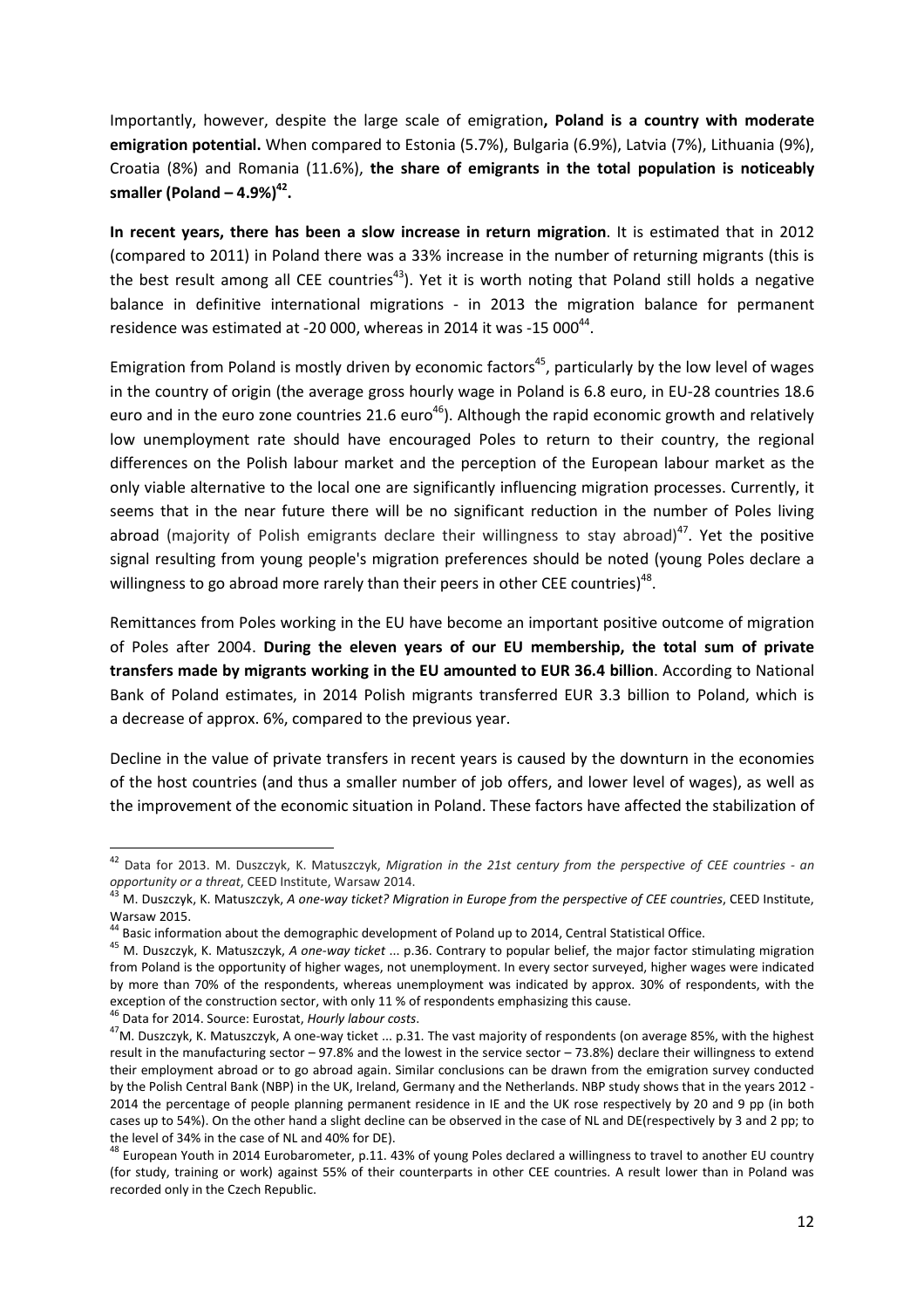the size of the Polish emigration. At the same time, some of the temporary migrants decided to return to Poland, start a family in the host country, or bring their family to the host country, which further reduced the number of remittances transferred.

Remittances from the EU in 2014 accounted for 86% of all transfers made from abroad. **The greatest number by far came from migrants working in Germany (EUR 1.3 billion, 39%) and in the UK (EUR 0.9 billion, 28%).** Due to the dynamic of migration to the UK after 2004, this country was in first place when it comes to the origin of private transfers for several years of our membership.

The value of private transfers has stabilized in the recent years. In the initial period of our membership in the EU the annual growth rate reached 30%. 2007 still remains a record year, when the private transfers from migrants working in the EU amounted to EUR 4.62 billion, which constituted approx. 2.5% of Polish GDP.

**The value of private transfers in relation to GDP fluctuates currently around 1.3%**. In comparison to other Member States from Central and East and Central Europe, this relationship is at a relatively low level (according to World Bank estimates, the value of private transfers in relation to GDP in other member states is as follows: LT – 4.5%, BG – 3.1%, LV – 2.5%, SK – 2.2%, RO – 1.9%, EE – 1.8%, HU – 1.7%).

Private transfers are still, next to foreign direct investment and EU funds, a significant source of economic growth in Poland and the stabilization of disposable income of households.

## **Social Perception of Membership**

Support for Poland's membership of the European Union for the last few years has remained stable and high. Almost eleven years after accession to the EU, **72% of surveyed Poles supported Poland's EU membership, while 22% of respondents were against<sup>49</sup>. A positive attitude to Poland's EU** membership is also universal and dominates in all surveyed socio-demographic groups. Widespread support for membership is evident both among entrepreneurs (74% "in favour" of membership), pupils and students (69% "in favour" of membership), housewives (66% "in favour" of membership) and workers (76% "in favour" of membership) $50$ . Supporters of Poland's EU membership are also present in the relatively less enthusiastic groups, such as farmers, old-age and disability pensioners, outnumbering opponents two or three times.

Due to the global economic crisis, the public mood in the entire EU, including Poland, has deteriorated. Satisfaction with the EU is several percentage points lower than in previous surveys, but results from Poland are still higher than the EU average. Results of a survey conducted by Pew Research Centre in seven EU countries (Poland, Germany, France, Italy, the United Kingdom, Spain and Greece) show that the greatest support for the European Union was noted in Poland (72%). In comparison, the average support in the other six surveyed Member States is 51% . Moreover, half of Poles say that European economic integration has strengthened their economy, compared with an average of only 32% elsewhere.

<sup>49</sup> Omnibus TNS Poland for MFA, April 2014.

<sup>50</sup> Ibidem.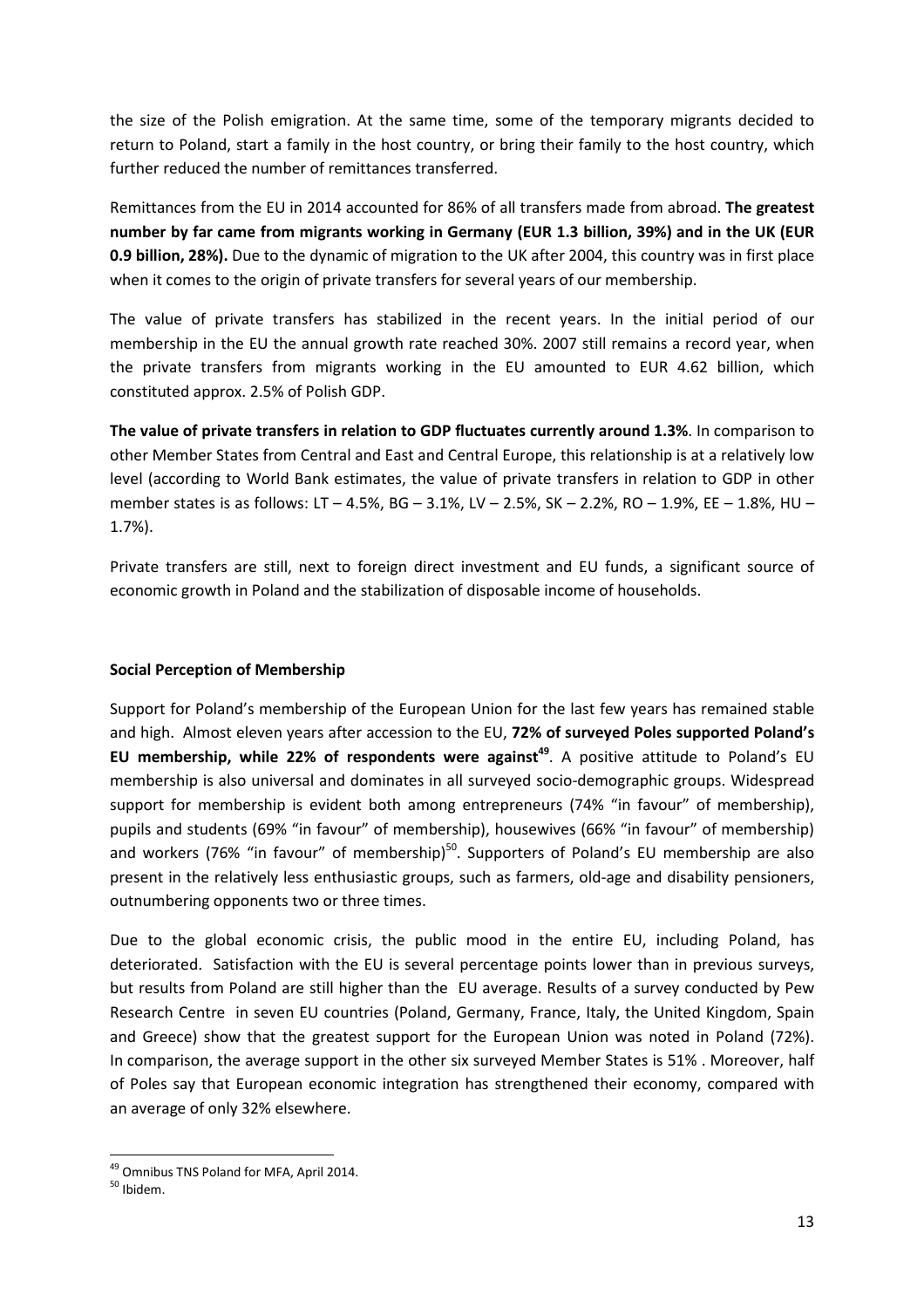Poles also have positive attitude towards the EU brand - **they have the most positive image of the Union among all its citizens** (**PL 61%, the average for the EU28 is 39%)<sup>51</sup>**. Trust of the European Union in Poland is also significantly above average (PL 49% vs. EU28 37%), as well as the belief that Polish interests are taken into account in the EU (PL 55% vs. EU28 40%)<sup>52</sup>. At the same time, eight out of ten Poles (81%) believe that the EU's voice counts in the world (UE28 69%). Since the last survey, this number has increased substantially (by 10 pp), which can be explained as a belief in the strength and position of the EU in the context of the unstable and dynamic international situation.

In public opinion, Donald Tusk's presidency will have positive consequences for Poland. In the opinion of the majority of Polish respondents, it will improve the country's image in Europe and in the world (62%) and enable better representation of Poland's interests in the European Union (60%) .

Despite such positive attitudes of Poles towards integration with the European Union, paradoxically the level of acceptance for the introduction of the single European currency is one of the lowest in Europe. Research carried out in autumn 2014 shows that only 40% of Poles support the idea of European Economic and Monetary Union with the euro as the single currency<sup>53</sup>. The level of acceptance for this idea throughout the Union is 56%. **The main reason for such public sentiment towards the euro is a concern about the increase in prices and the cost of living and, as a consequence, the deterioration of the situation of Polish citizens**. It is worth noting that it has not always been like this. Before accession, support for the adoption of the euro was estimated at 64% (opponents: 22%), and Poles regarded the euro as a natural consequence of EU membership.

#### \*\*\*

#### **Information about reports summarizing EU-10 first decade of membership**

Among other countries that joined the EU on 1st May 2004, only Hungary has prepared a report summarizing the first decade of its EU membership. However, the form of the report and its substantive content differ considerably from the Polish report. The Hungarian publication is rather a booklet, showing both the most significant events on Hungary's road to the EU and its biggest achievements as a Member State. It does not contain any economic analysis which might be comparable to that carried out in the Polish publication. Other EU-10 countries have either not prepared such a summary report (at least one that has been published in English), have limited themselves to sectoral analysis (e.g. the Czech Republic), or have taken a shorter time horizon (Slovakia has published a report summarizing the first five years in the EU).

Also, the European Commission has not prepared any publication that would give a comprehensive résumé of the so-called EU-10 member states' membership in the EU. There has only been a sectoral report summarizing the impact of the common agriculture policy on new member states. Much more active in this matter were NGOs, which published quite a few reports of this kind. Most of them, however, have focused only on the Visegrad Group countries. They were also of a less complex

<sup>51</sup> Standard Eurobarometer 82, Autumn 2014.

 $52$  Ibidem.

<sup>53</sup> Standard Eurobarometer 82, Autumn 2014. At the same time, national surveys using different methodology show that 68% of Polish respondents oppose the introduction of the euro, cf. CBOS, 151/2014, Concerns related to the introduction of the euro, in November 2014.